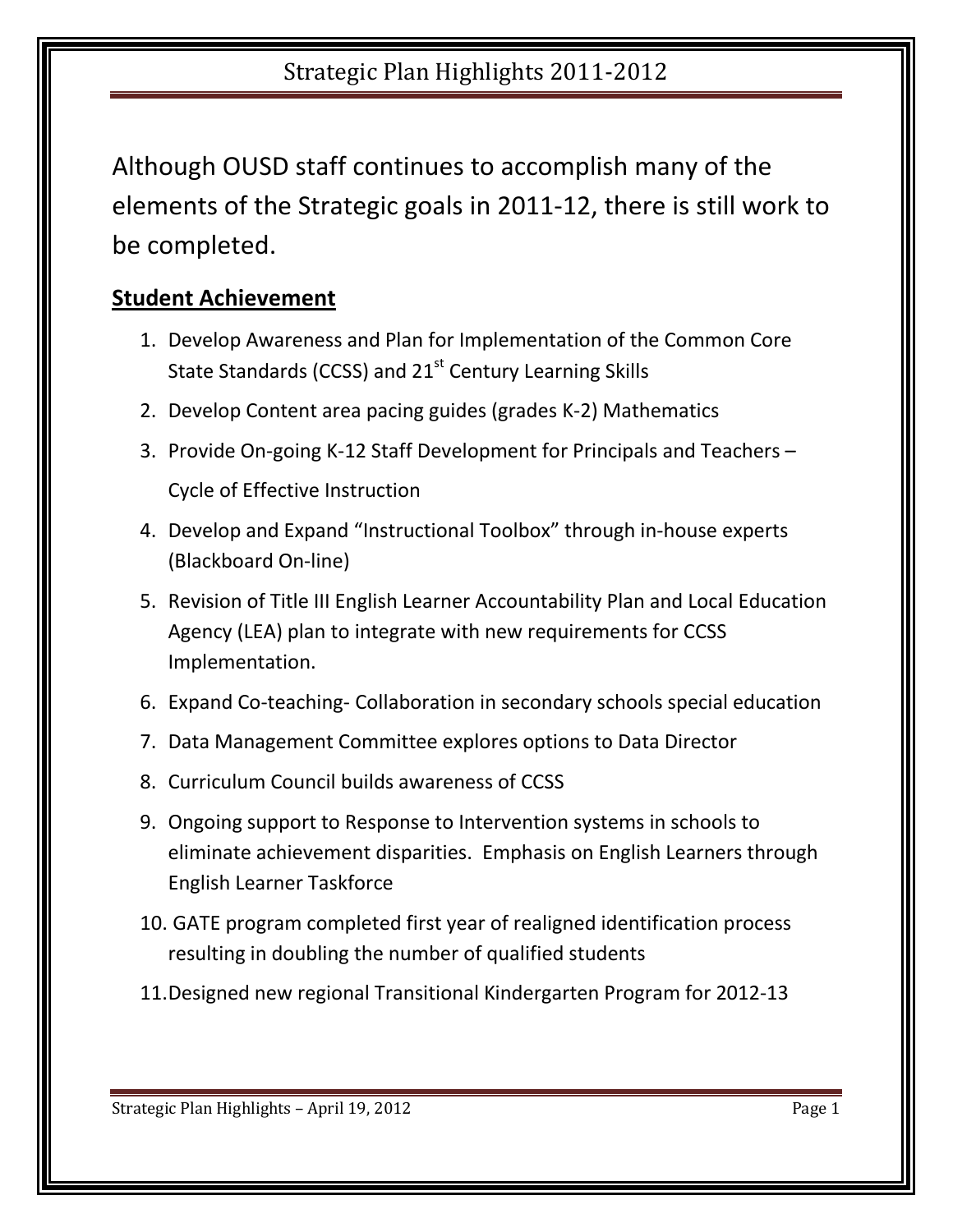## Strategic Plan Highlights 2011-2012

## **Student Engagement**

- 1. Administered student surveys on Co-teaching and Collaboration in High schools
- 2. Awarding the State Seal of Biliteracy to the first cohort of graduates
- 3. Planning for Career Pathways and Linked Learning to Common Core
- 4. Exploring Dual Language Immersion programs to prepare  $21^{st}$  Century graduates to have global competencies in Business, Careers and College
- 5. Developing iPad pilot program for student engagement and implementation of 21<sup>st</sup> Century Skills
- 6. Developed common expectations for classroom practices to maximize student engagement.

#### **Safe, Welcoming Schools**

- 1. Provided comprehensive anti-bullying training for leadership in schools
- 2. Canine Detection program continues in schools to deter substance abuse
- 3. Implemented After School Education and Safety (ASES) programs at four new sites
- 4. Revised Comprehensive School Safety plans
- 5. Completed Emergency Operations Center (EOC) staff training
- 6. Provided Training on REMS requirements (on-going)
- 7. Developing the "Options" program at our Alternative Education site to support additional students
- 8. Expanded the Positive Behavior Interventions and Support (PBIS) program
- 9. Continuing the Gang Reduction and Intervention Program (GRIP)